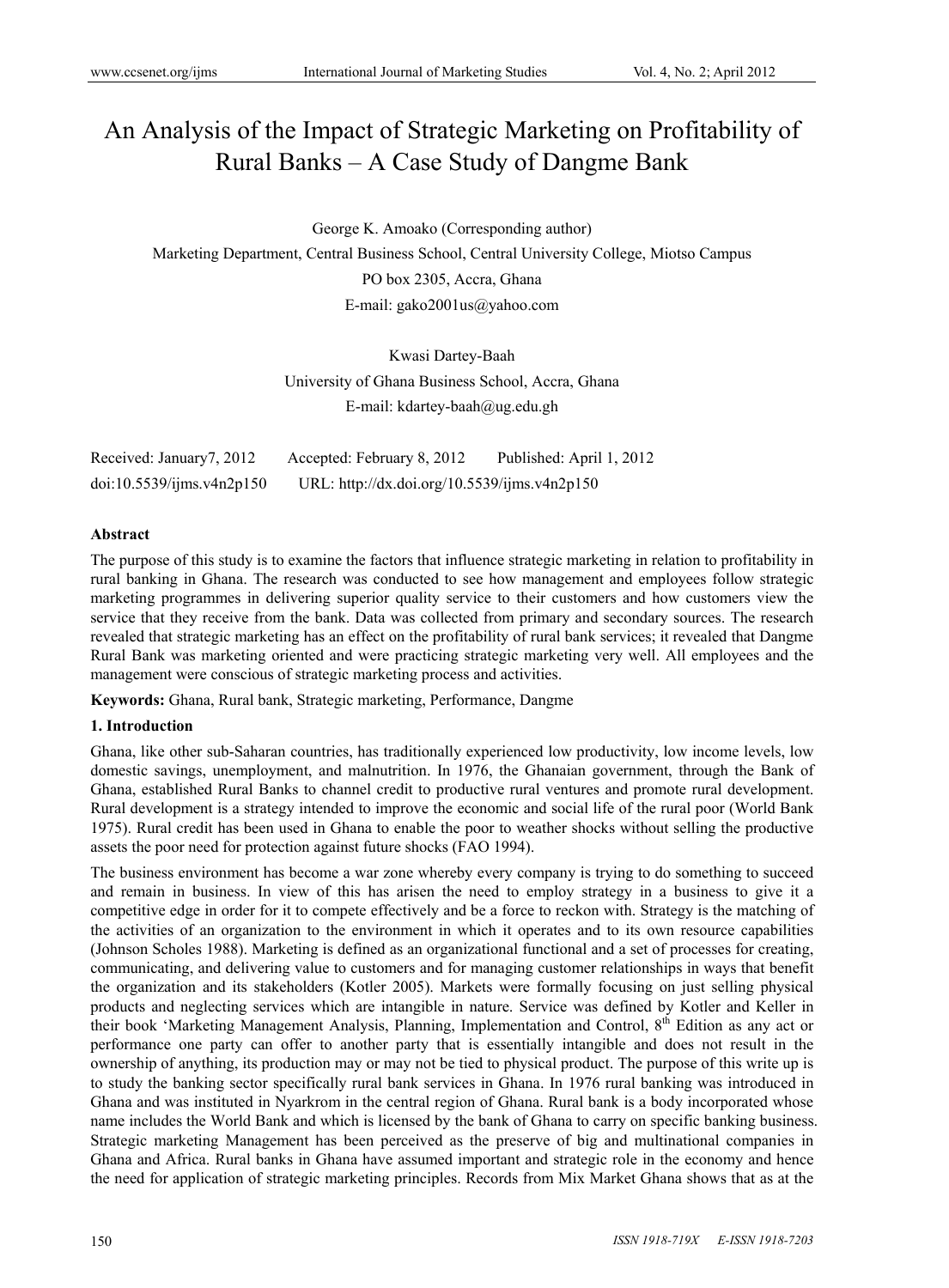end of 2010 Micro finance companies in Ghana of which rural banks form over 58% had a total of 194,786 borrowers borrowing US\$71.7million and 488,633 depositors also depositing US\$62.0 million(www.mixmarkets.org/mfi/country/ghana accessed 28/11/2011)

Since independence in 1957, the Ghanaian government has made several attempts to promote rural development in an effort to increase the living standard of the people who reside in rural areas (Kudiabor 1974).

According to the Moshi Conference (1969), the purpose of rural development is "a rise in the standard of living and favorable changes in the way of life of the people concerned." However, there is some anecdotal evidence that many beneficiaries of Rural Bank credit are salaried workers, whose likelihood of loan repayment is believed to be better than that of the small-scale rural producer. There is also some evidence that loan recipients use the credit for purposes other than those for which the loans are intended. Much analysis has not been done on the effectiveness or the impact of the Ghanaian Rural Banks on rural farmers. The fundamental aim of rural bank is to help rural communities in banking activities and development project, after a study was conducted into the problems of the rural communities especially farmers in getting credit facilities from commercial banks which were by then in operation and mainly centered in the cities. Farmers were asked to provide collateral securities and also open a current account by these commercial banks as a condition for assessing credit facilities; this made it difficult for farmers to access loans since most of them could not meet these conditions from these commercial banks.

In respect of this problem, a sudy was conducted and the report necessitated the introduction of rural banks. Based on the recommendation from the study, a team from the Bank of Ghana was sent to Philippines to study the operation of their Rural Banking System. The team was sent to Philippines because Bank of Ghana report says Philippines is one of the few countries which successfully operated such a banking system on a fairly large scale. Another reason was that their stage of economic development was similar and relevant to that of Ghana.

After the study in Philippines, a pilot project was set up at Nyarkrom in the Central Region of Ghana in 1976 and as at now more than two hundred (200) rural banks are operating in Ghana (2002 Bank of Ghana Annual Report). The Dangme rural bank which is one of the financial institutions in Ghana and it has six branches with the Prampram branch as its headquarters. The mission of the bank is to be the most viable and efficient rural bank in Ghana. The bank offers services such as saving account and loan schemes etc. The fundamental aim of these rural banks is to help rural communities especially farmers in getting credit facility. The research was conducted to answer the following questions:

- a. To what extent is Damgbe Rural Bank aware of the benefits of strategic marketing orientation?
- b. How is the impact of strategic marketing on Rural Banks measured?
- c. Does strategic marketing affect profitability?
- d. Does effective strategic marketing result in managerial efficiency?

#### **2. Literature Review**

Physical product and core services were what were marketed in the past, but services marketing go beyond that. Services marketing can be seen from four perspectives, services industries and company, service as a product, customer service and derived service and for a very long time only a few publications have been made about services marketing in general and to be specific on the financial services (rural banking) to be precise. The only literature available is centered more on developed countries like United States of America, Britain, Japan, etc. In Ghana, the adoption of the marketing concept is only recent since the clearing Banks have had no real staff competition until recently.

Marketing is the process of planning and executing the conception, placing promotional and distribution of ideas, services to create exchange that satisfy individual and organizational goals (American Marketing Association). Marketing management knowledge and skills is the process of planning and executing, satisfying individual and organizational conception, providing promotional and distribution of ideas, goods and services to create exchange that satisfy individual and organizational objectives (Peter and Donnelly 2003). Phillip Kotler and Gary Armstrong (2010) Global Edition, also define marketing as a social and managerial process by which individuals and groups obtain what they need and want through creating and exchanging value with others. This definition has also been perceived as the most appropriate by some authorities including the governing body of marketing that is the Chartered Institute of Marketing (CIM UK).

According to Clarke et al (1998), financial institutions see or consider marketing moves in a strategic light. Marketing therefore, plays an active role in the formation of corporate strategies. This therefore recognizes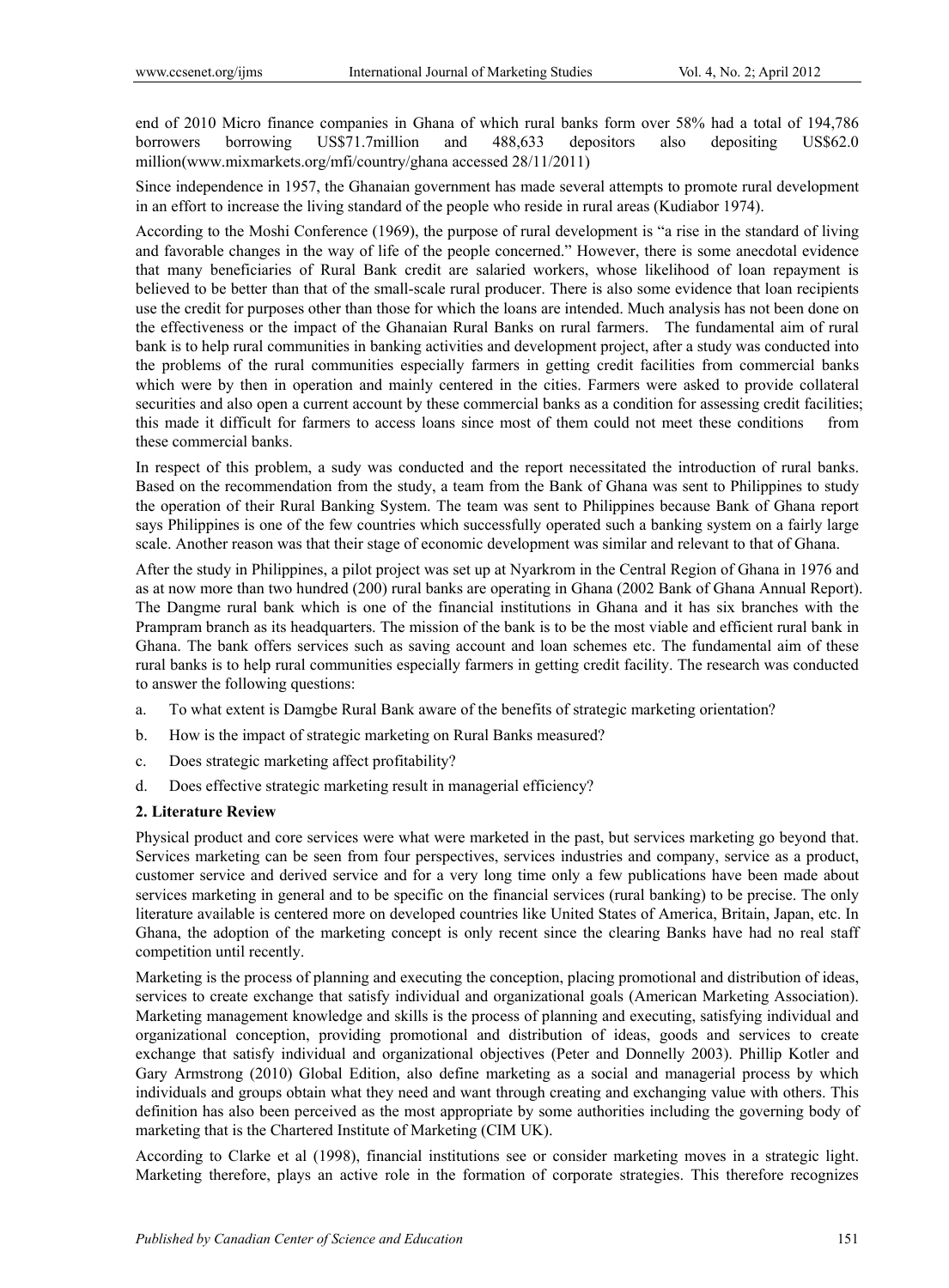marketing as very important as marketing decisions are taken at the corporate level. The marketing concept according to Kotler and Keller  $10<sup>th</sup>$  Edition, posit that "the key of achieving organizational goals consists of determining the needs and satisfaction more effectively and efficiently more than competitors". Effective Strategic marketing is a very key area to improve the overall profitability of rural banks, at this stage it enables the banks to understand and respond to the investment nature or behavior of their customers using such strategies as segmentation (Jagersma, 2003). A strategy is the matching of the activities of the organization to the environment in which it operate and to its own resource capabilities. (Johnson, Scholes and Whittington, 2010).

The essence of developing a marketing strategy for a company is to ensure that the company's capabilities are matched to the competitive market environment in which it operates, not just for today but into the foreseeable future. For a commercial organization such as the Damgbe Rural bank, this means ensuring that its resources and capabilities match the needs and requirement of the market in which it operate. For any strategy to be effective, it needs to be well turned both to the needs and requirements of customers (the market conditions in which it is implemented), and to the resources and capabilities of the firm seeking to implement it. No matter how wonderfully crafted and articulated the strategy, if it is not focused on meeting the needs of customers it is doomed to be a failure.

Similarly, if the organizational (Dangme Rural Bank) resources necessary for its implementation are not available, or cannot be acquired, success will be elusive. Marketing strategy should be set in the context of the overall corporate strategy. Once the overall direction of the bank has been decided, with appropriate input from all relevant stakeholders, the marketing strategy will need to be aligned to ensure that direction is achieved. Once the purpose of the bank has been defined the marketing strategy can be crafted to help achieve that purpose. We can view the development of marketing strategy at three main levels: the establishment of a core strategy, the creation of the company's competitive positioning, and the implementation of the strategy. The Damgbe Rural Bank would achieve profitability with the effective use of strategic marketing. This involves long term strategic goals and objectives that the bank wishes to achieve.

## **3. Methodology**

## *3.1 The Case Study Strategy*

The literature review indicated that there is insufficient theory and understanding of Strategic marketing within the context of rural banks in Ghana in general and small Ghanaian businesses in particular. A case-study research strategy was adopted to explore the three research questions, using Damgbe Rural Bank in Accra, Ghana as a case. The case-study is one of several ways that research is conducted in the area of social science. A case-study strategy was preferred in this instance because there was a focus on a "contemporary phenomenon within some real-life context" (Yin, 1994, p. 1). Eisenhardt (1989) indicated that the case study is a research strategy which focuses on understanding the dynamics present within single settings and also suggested that case-studies are particularly well suited in areas where existing theory appears inadequate.

#### *3.2 The Sample*

Because all the customers of Damgbe Rural Bank cannot be contacted, a simple random sampling method was used by the researcher to seek for information. Questionnaires were given to twenty (20) customers and twenty (20) questionnaires given to management and staff. The researcher also decided to use interviews because it has high degree of flexibility, which means it can be easily adjusted to meet many adverse situations. It was also used to help in the verification of responses received from customers and management. Denzin and Lincoln (2000) acknowledge that there are two approaches to a research, qualitative and quantitative. This research adopted a qualitative research. A qualitative research is a descriptive and non-numerical way to collect and interpret information and the researcher is often part of the research being carried out (White, 2009). In small and medium businesses, managers and staff tend to be very conversant with the overall strategies in their organization. Fourteen (15) out of the twenty (20) questionnaires for management and staff were responded to, Five (5) could not avail themselves within the specific time frame. They failed to grant audience and did not respond to the questionnaires as well giving varying reasons. The customers response rate was the same as staff and management .Thus, the sample and response rate was favorable in comparison with other qualitative studies (see for example Omar, 1997 12- respondents; Doherty, 2000 7- respondents; Sen, 2006 7- respondents). In particular, it is considered very high for a study in a developing country like Ghana (Ofori and Hinson, 2007).

## *3.3 Data Collection*

The sources of data collection for the purpose of this research work were primary data and secondary data. Customers, management and staff were briefed on the subject matter prior to interviews and their responses to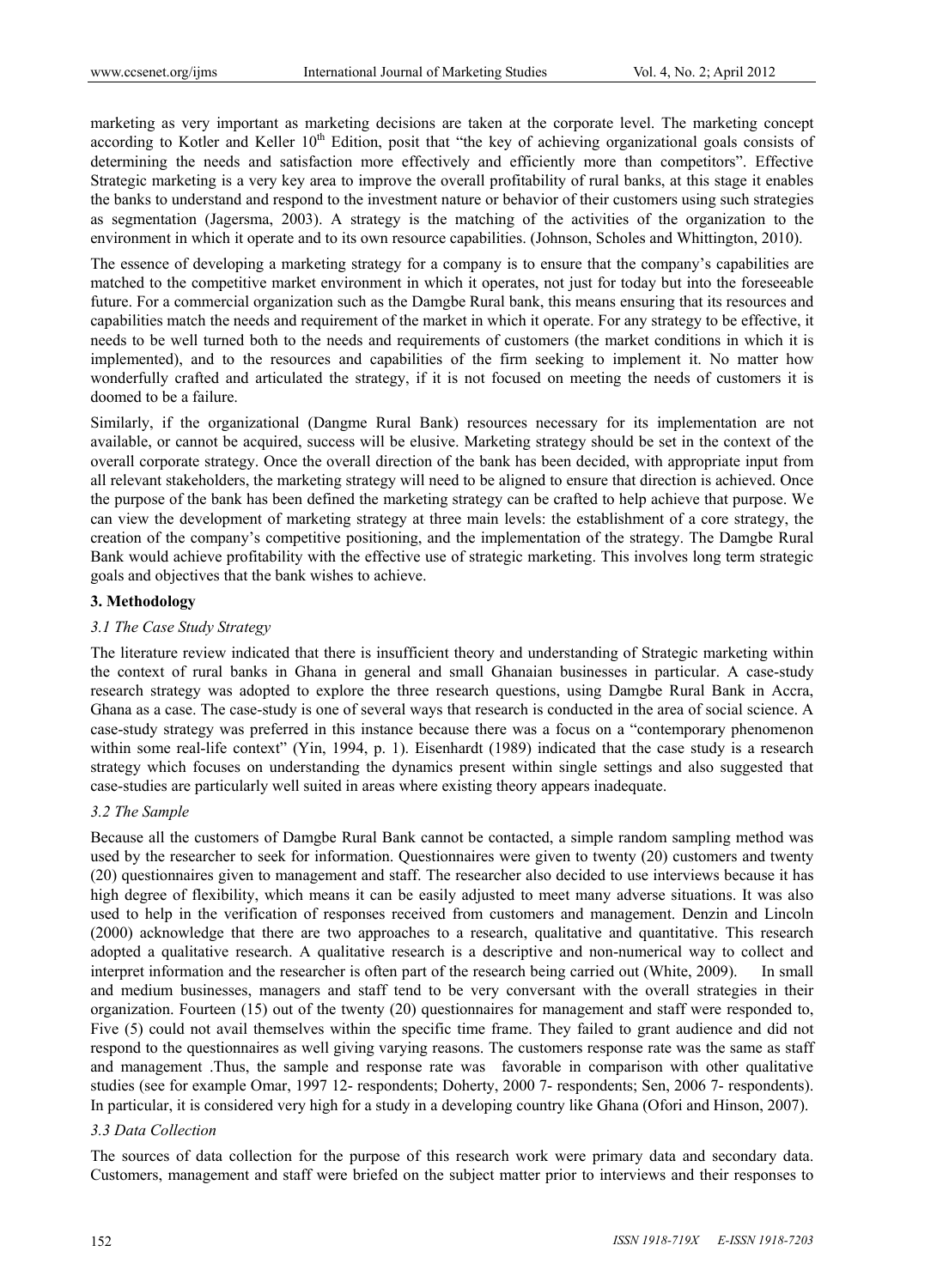the questionnaires, thereby helping to promote validity and reliability through enabling them to gain an understanding of the information being requested. In-depth face to face interviews were found to be suitable, which gave the researcher chance to probe interviewees to uncover underlying reasons for their responses and decisions on Dangme Rural bank. The staff and management of Dangme West Rural Bank, marketing department and other departments were also considered as participants of the research work.

## *3.4 Construct Measurement and Data Collection Technique*

The researcher wants to state that for the study under consideration in Accra, it was decided to assess the antecedents of Strategic marketing and whether the practice of strategic marketing has been adopted in the rural banking sector. In this regard, causality was carried out between Strategic marketing practice and performance of Dangme Rural bank. The responses of customers to service quality was used as one of the yardsticks in measuring the implementation of strategic marketing principles. Management admission that the practice of strategic marketing has helped Dangme Rural bank to expand and open six more branches is a measure of the benefits of strategic marketing in the rural banking sector of Ghana.

# **4. Presentation and Discussion of Findings**

To deduce sense out of the information that has been collected is always a very difficult task. However, once the data is properly organized and presented valuable information could be extracted from it. The main statistical methods used are tables and pie chart. The researchers visited the head quarters of Damgbe Rural Bank at Prampram with forty (40) questionnaires, twenty (20) for customers and twenty (20) for staff and management of the marketing department. However, we received fifteen questionnaires from the management/staff and fifteen from customers. Their reasons were that some of them forgot to respond because they were too busy whiles others left it at home. Therefore fifteen answered questionnaires from management/staff and fifteen questionnaires from customers were used for the study.

All the respondents said yes which indicates that Damgbe Rural Bank is marketing oriented. This means that the bank held the view that achieving organizational goal depend on determining the need and wants of the target market and delivering the desired satisfaction more effectively and efficiently than competitors. This has been made possible as a result of the existence of a marketing department that sees to the organization's marketing activities.

From the table2 below, 7 out of 15 staff/management responded yes in relation to whether they are satisfied with the strategic marketing process of the bank which represent 47%. Eight of the staff responded no which represent 53%. This means that some of the staff are satisfied whiles some are not.

Service Quality can be defined as customer's subjective opinions about performances that bring satisfaction or dissatisfaction. It reflects the customer's perception of specific dimensions of service. And the dimensions are Reliability, Responsiveness, Assurance Empathy and Tangibles.

From the analysis made on customers banking with Damgbe Rural bank, it was pointed out clearly that the management of Damgbe Rural bank are meeting service quality demands because the response of customers on the bank's practice of the service dimensions were really high. What we recorded was;

*Reliability***:** Delivery on promise – The bank being able to perform the promised service dependably and accurately.

*Responsiveness***:** Being willing to help - The bank's willingness to help customers and provide prompt service.

*Assurance***:** Inspiring Trust and Confidence – Assurance defined as employee's knowledge and courtesy, and the ability of the firm and its employees to inspire trust and confidence. Damgbe Rural bank's service provider's reputation and credibility and the customer's perceived risk and interrelated.

*Empathy:* Treating customers as individuals – The caring and individualized attention the bank provides its customers. The essence is to convey to customers that they are unique and special.

*Tangibles:* Represents service physically – The appearance of physical facilities, equipment, personnel and communications materials. All these provide physical images of the service that customers, especially new ones use to evaluate quality.

All the questions the customers answered can fall under any of service dimensions, although they are probably not equal in importance or performance assessment.

The bank is also seen as customer oriented and has value for customers.

Source: Adapted Service Marketing (Valarie A. Zeithaml, Mary J. Bitner and Dwayne D. Gremler 2009).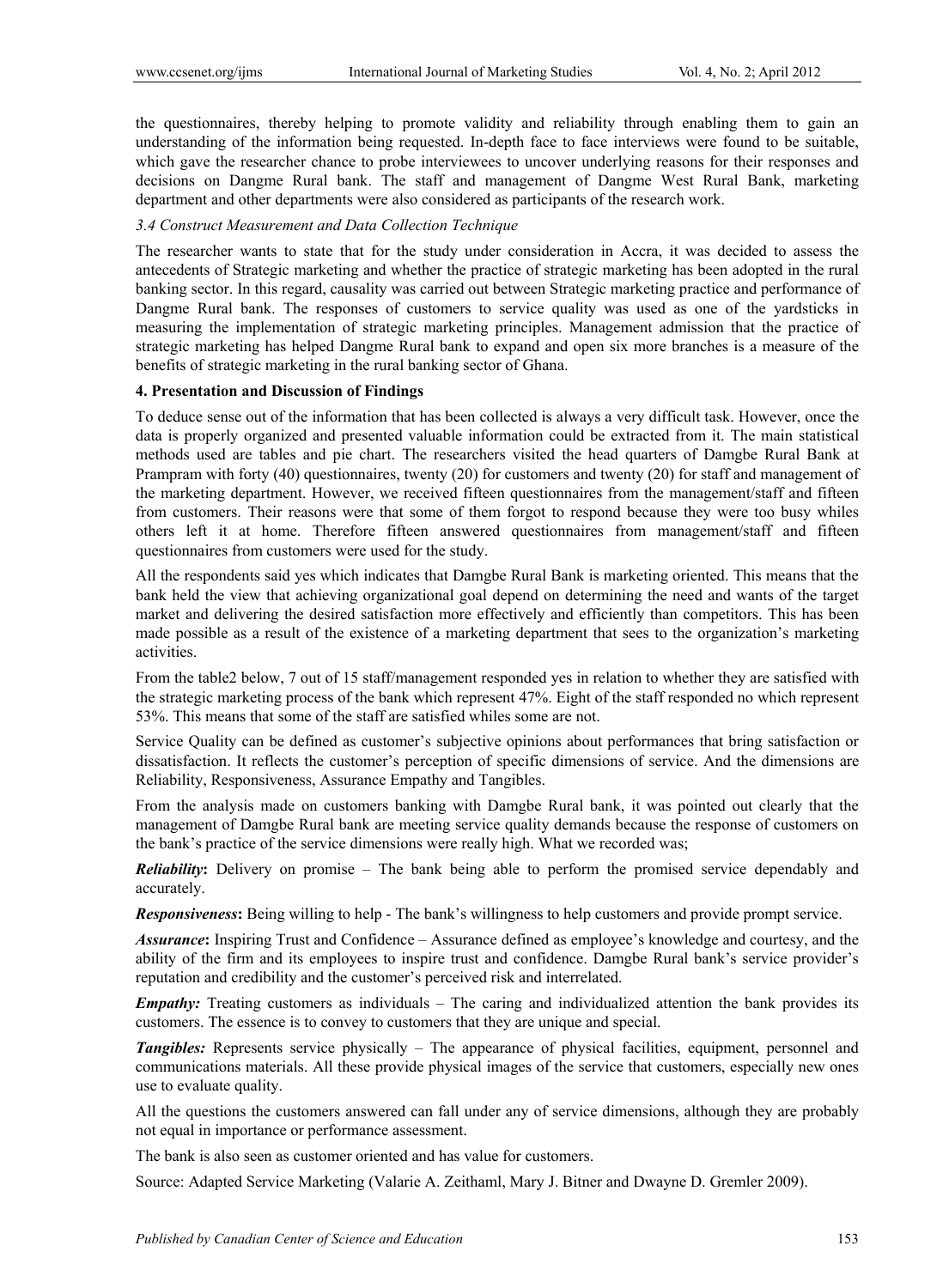## **5. Summary of Findings**

The research work has revealed that, strategic marketing has an impact or effect on profitability. It was also realized that the staff are aware of the benefits of Strategic Marketing

The main aim of the study was to find out if strategic marketing has an effect on profitability in rural bank services. In line with the above, two set of questions were designed for management/staff and customers of Damgbe Rural Bank. After a critical analysis of the data gathered from the survey the researcher came out with the following findings:

Dangme Rural Bank has a marketing department which handles all issues concerning their marketing activities in line with other department in the bank.

The bank has adopted the marketing mix strategy which include promotion, pricing, people, place etc. to make their marketing activities complete.

It was also realized that the strategic marketing process that exist in the bank enables management and staff to take part in decision making and also help in achieving managerial functions (planning, organizing, implementation, evaluation etc). The effective use of strategic marketing has affected the profitability of the bank positively. This has enabled the bank to have six branches in the country. Damgbe rural bank has been achieving their objectives of empowering rural business.

## **6. Conclusion**

In conclusion, the research work revealed that strategic marketing has an effect on the profitability of rural banking services. To be specific Damgbe Rural Bank is marketing oriented. Marketing plays a role in the bank by retaining and prospecting for new customers both internal and external. It must be emphasized that, it is through the activities of marketing that has led to the growth and expansion of rural bank in Ghana. It cannot be underestimated that through the activities of rural banks it has led to the mobilization of funds in the rural area. It can now be said that if financial institution are to be successful, they must practice the concept of strategic marketing.

# **7. Recommendations**

In spite of the effort of the marketing department of Damgbe Rural Bank, we observed that the bank does not have adequate banking facilities such as Automated Teller Machines (ATM). The study revealed some problems and would like to give the following recommendations. The study showed that the bank's quality service is practical at the same time as commitment therefore we recommend that the staff should pick up on their level of commitment and service quality to help improve profitability and their performance seen to be moderate by their customers. We also recommend that they work on their relationship marketing a little. Although it is clear in the analysis that Damgbe Rural bank is customer oriented, does not mean the perception of their stakeholders especially customers, cannot be changed. We recommend that the bank consistently meet or exceed customer expectations to overcome most of the major problems unique in services. Furthermore it will be essential for Damgbe Rural bank to embrace continuous service quality improvements or accelerate business improvements. This is essential because customers' needs do and are constantly changing.

Strategic marketing is also about Ethical codes. We recommend that Damgbe Rural bank, should not just consider the profitability aspect of the bank but the moral aspect as well. In that the customer's purpose frequent deposit or withdrawal should or must be questioned and advised on when necessary and their source of resource should be questioned. They should demonstrate goodwill to customers so they can feel acknowledged and valued and somehow work on their ambiance.

## **References**

Bank of Ghana Annual Report. (2002).

Doherty, A.M. (2000). Factors influencing international retailers market entry mode strategy: qualitative evidence from the UK fashion sector. *Journal of Marketing Management*, 16 (1/3), 223-45. http://dx.doi.org/10.1362/026725700785100514

Eisenhardt, K. (1989). Building Theories from Case Study Research*. Academy of Management Review,* 14 (4), 532-550.

FAO. (1994). Rural Poverty in the 1990s. *Rural Development Special,* No. 15. Ghana Universities Press, Accra, Ghana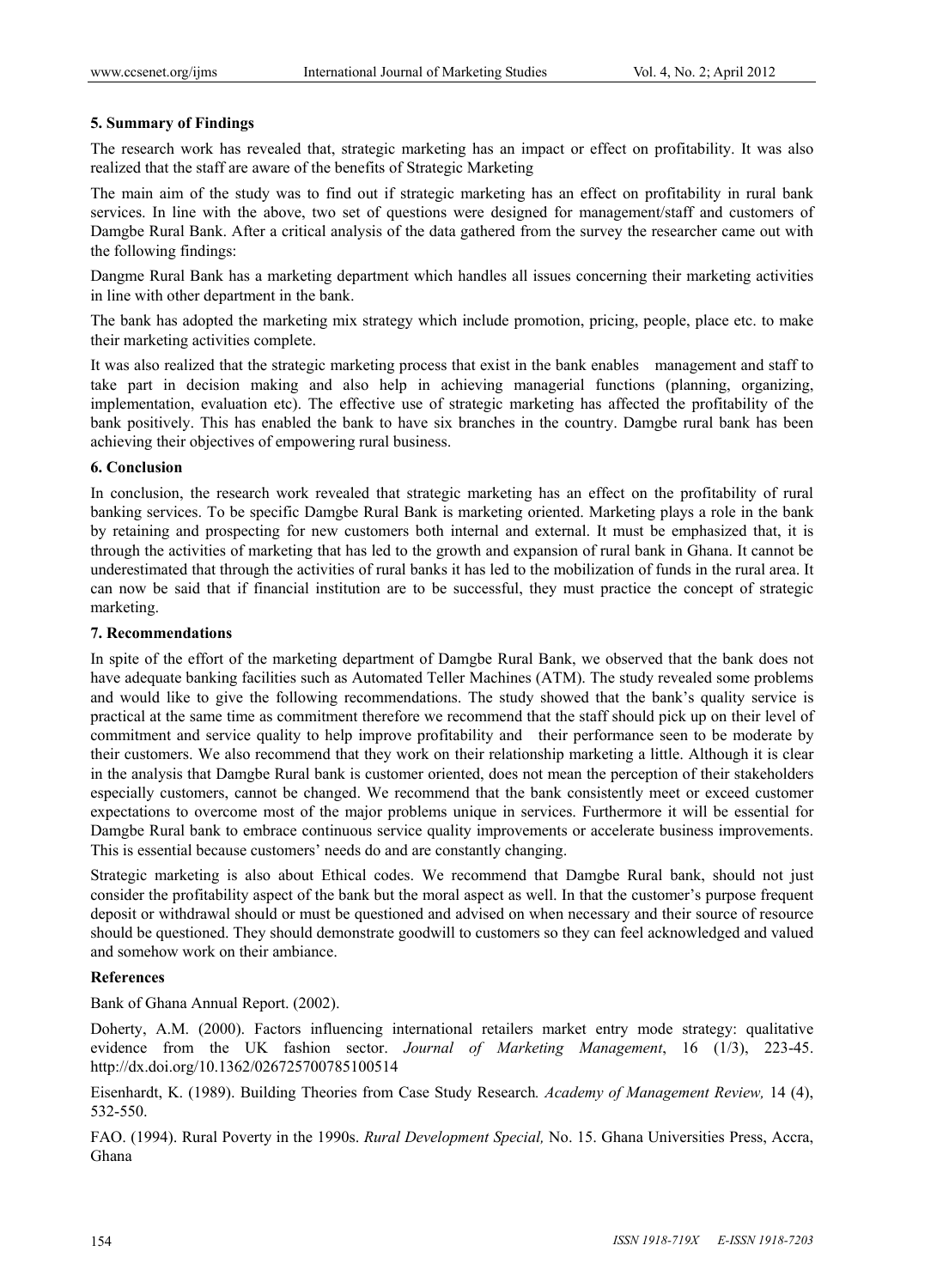Moshi Conference. (1969). The African Regional Conference on the Integrated Approach to Rural Development, held in Moshi, Tanzania.

Ofori, D. F., and Hinson, R. E. (2007). Corporate Social Responsibility (CSR) Perspectives of Leading Firms in Ghana. *Corporate Governance,* 7, (2), 178-193. http://dx.doi.org/10.1108/14720700710739813

Omar, O.E. (1997). Target pricing: a marketing management tool for pricing new cars. *Pricing Strategy and Practice*, 5 (2), 61-9. http://dx.doi.org/10.1108/09684909710163610

Sen., B. (2006). Defining market orientation for libraries. *Library Management,* 27 (4/5), 201-217. http://dx.doi.org/10.1108/01435120610668151

Jagersma. (2003). Yahoo search.

P. Kotler and Keller. (2009). *Marketing Management* (13<sup>th</sup> Edition). Prentice Hall.

Peter and Donnelly. (2003). *Marketing Management Knowledge and Skills* (10<sup>th</sup> Edition). Pg.247.

P. Kotler and G. Armstrong. (2010). *Principles of Marketing* (13<sup>th</sup> Global Edition). Pearson.

Cannon. (1998). Marketing Principles and Practice. Yahoo search.

Johnson, Scholes and Whittington. (2010). *Strategic Marketing* (6<sup>th</sup> Edition).

Kudiabor, C.D.K. (1974). Policy Objectives and Strategies for Integrated Rural Development in Ghana. *Rural Development in Ghana.* Ghana Universities Press, Accra, Ghana, 26-32.

K. Baku. (2001). *Fundamentals of Marketing,* Pg.7.

G. Hooley, J. Saunders and N. Piercy. (2004). *Marketing Strategy and Competitive Positioning* (3rd Edition). Prentice Hall. Pg.17.

Survey Data of Management. (2011). Microsoft Excel.

Survey Data of Customers. (2011). Statistical Package for Social Sciences (SPSS).

V. A. Zeithaml, M.J. Bitner and D.D. Gremler. (2009). *Service Marketing; Integrating Customer Focus Across the Firm.*  $(5^{th} \text{McGraw} - \text{Hill International Edition})$ . Pg.111.

Yin, R. K. (1994). *Case Study Research – Design and Methods* (2nd ed.). Thousand Oaks*,* CA, Sage Publications.

| Table 1. Response on whether Damgbe rural bank is marketing oriented |  |  |  |  |
|----------------------------------------------------------------------|--|--|--|--|
|----------------------------------------------------------------------|--|--|--|--|

| Response | Number of Response |
|----------|--------------------|
| Yes      |                    |
| No       |                    |
| Total    |                    |

Source: Survey Data (2011)

Table 2. Response on whether management/staff is satisfied with the strategic marketing process of the bank

| Response | Number of Response |
|----------|--------------------|
| Yes      |                    |
| No       |                    |
| Total    |                    |

Source: Survey Data (2011)